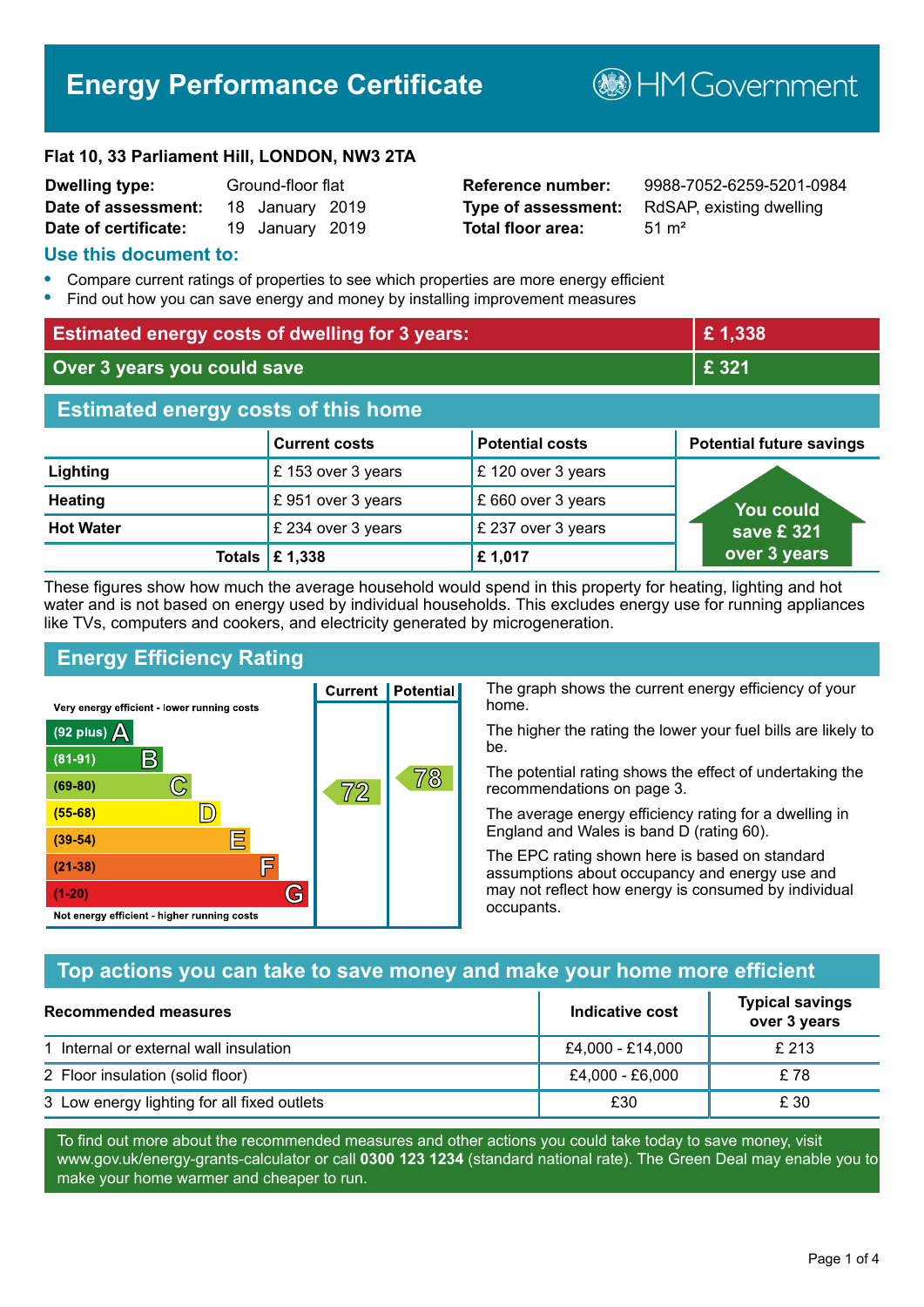# **Summary of this home's energy performance related features**

| <b>Element</b>        | <b>Description</b>                             | <b>Energy Efficiency</b> |
|-----------------------|------------------------------------------------|--------------------------|
| Walls                 | Solid brick, as built, no insulation (assumed) | ★★☆☆☆                    |
| Roof                  | (another dwelling above)                       |                          |
| Floor                 | Solid, no insulation (assumed)                 |                          |
| <b>Windows</b>        | Fully double glazed                            | ★★★☆☆                    |
| Main heating          | Boiler and radiators, mains gas                | ★★★★☆                    |
| Main heating controls | Programmer and room thermostat                 | ★★★☆☆                    |
| Secondary heating     | None                                           |                          |
| Hot water             | From main system                               | ★★★★☆                    |
| Lighting              | Low energy lighting in 73% of fixed outlets    | *****                    |

Current primary energy use per square metre of floor area: 200 kWh/m² per year

The assessment does not take into consideration the physical condition of any element. 'Assumed' means that the insulation could not be inspected and an assumption has been made in the methodology based on age and type of construction.

#### **Low and zero carbon energy sources**

Low and zero carbon energy sources are sources of energy that release either very little or no carbon dioxide into the atmosphere when they are used. Installing these sources may help reduce energy bills as well as cutting carbon. There are none provided for this home.

# **Your home's heat demand**

For most homes, the vast majority of energy costs derive from heating the home. Where applicable, this table shows the energy that could be saved in this property by insulating the loft and walls, based on typical energy use (shown within brackets as it is a reduction in energy use).

| <b>Heat demand</b>           | <b>Existing dwelling</b> | Impact of loft<br>insulation | Impact of cavity<br>wall insulation | Impact of solid<br>wall insulation |
|------------------------------|--------------------------|------------------------------|-------------------------------------|------------------------------------|
| Space heating (kWh per year) | 4.650                    | N/A                          | N/A                                 | (1,657)                            |
| Water heating (kWh per year) | 1,709                    |                              |                                     |                                    |

You could receive Renewable Heat Incentive (RHI) payments and help reduce carbon emissions by replacing your existing heating system with one that generates renewable heat, subject to meeting minimum energy efficiency requirements. The estimated energy required for space and water heating will form the basis of the payments. For more information, search for the domestic RHI on the www.gov.uk website.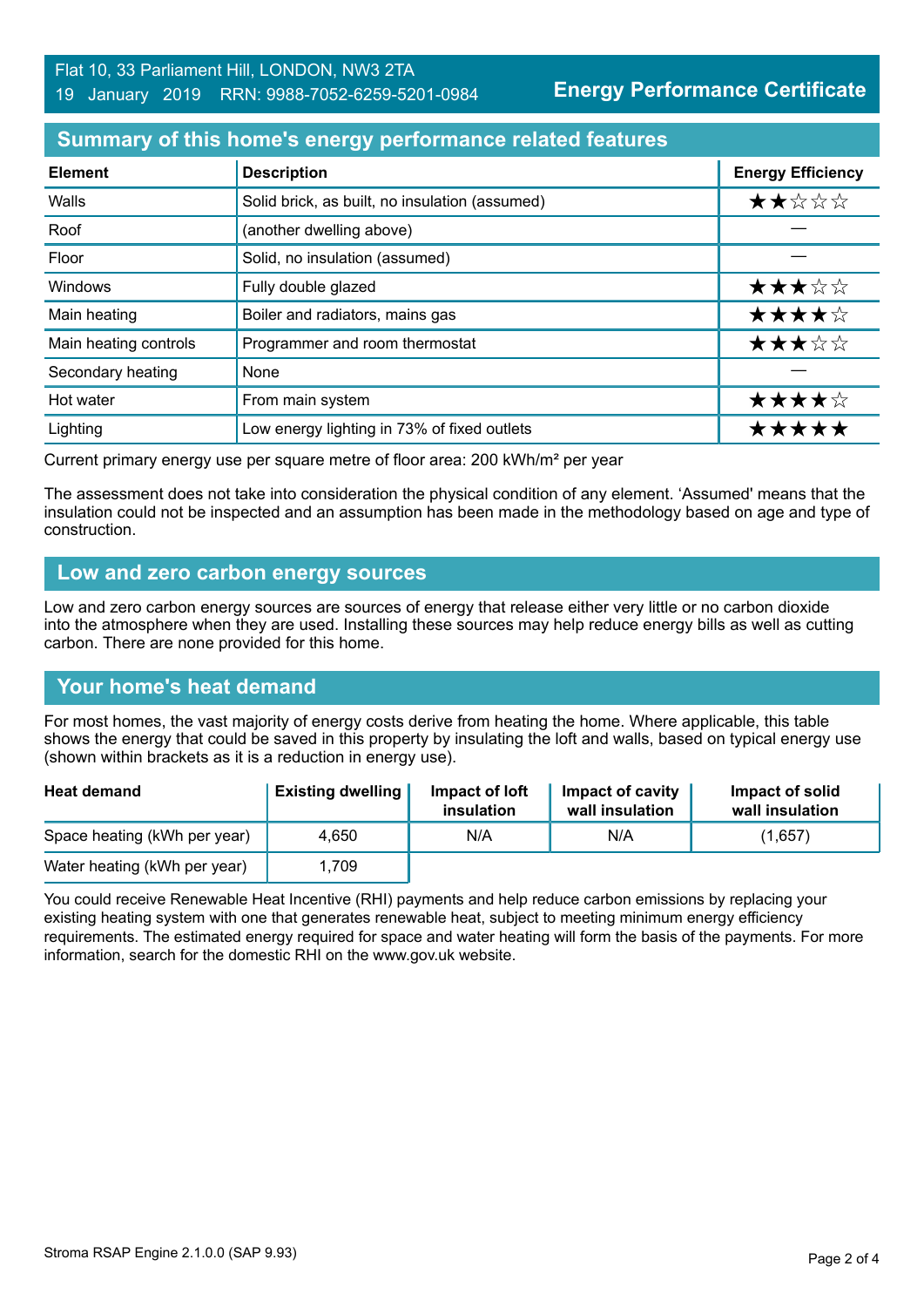#### Flat 10, 33 Parliament Hill, LONDON, NW3 2TA 19 January 2019 RRN: 9988-7052-6259-5201-0984

#### **Recommendations**

The measures below will improve the energy performance of your dwelling. The performance ratings after improvements listed below are cumulative; that is, they assume the improvements have been installed in the order that they appear in the table. Further information about the recommended measures and other simple actions you could take today to save money is available at www.gov.uk/energy-grants-calculator. Before installing measures, you should make sure you have secured the appropriate permissions, where necessary. Such permissions might include permission from your landlord (if you are a tenant) or approval under Building Regulations for certain types of work.

| <b>Recommended measures</b>               | Indicative cost  | <b>Typical savings</b><br>per year | <b>Rating after</b><br>improvement |
|-------------------------------------------|------------------|------------------------------------|------------------------------------|
| Internal or external wall insulation      | £4,000 - £14,000 | £71                                | C76                                |
| Floor insulation (solid floor)            | £4,000 - £6,000  | £26                                | C78                                |
| Low energy lighting for all fixed outlets | £30              | £10                                | C78                                |

#### **Opportunity to benefit from a Green Deal on this property**

Green Deal Finance allows you to pay for some of the cost of your improvements in instalments under a Green Deal Plan (note that this is a credit agreement, but with instalments being added to the electricity bill for the property). The availability of a Green Deal Plan will depend upon your financial circumstances. There is a limit to how much Green Deal Finance can be used, which is determined by how much energy the improvements are estimated to **save** for a 'typical household'.

You may be able to obtain support towards repairs or replacements of heating systems and/or basic insulation measures, if you are in receipt of qualifying benefits or tax credits. To learn more about this scheme and the rules about eligibility, call the Energy Saving Advice Service on **0300 123 1234** for England and Wales.